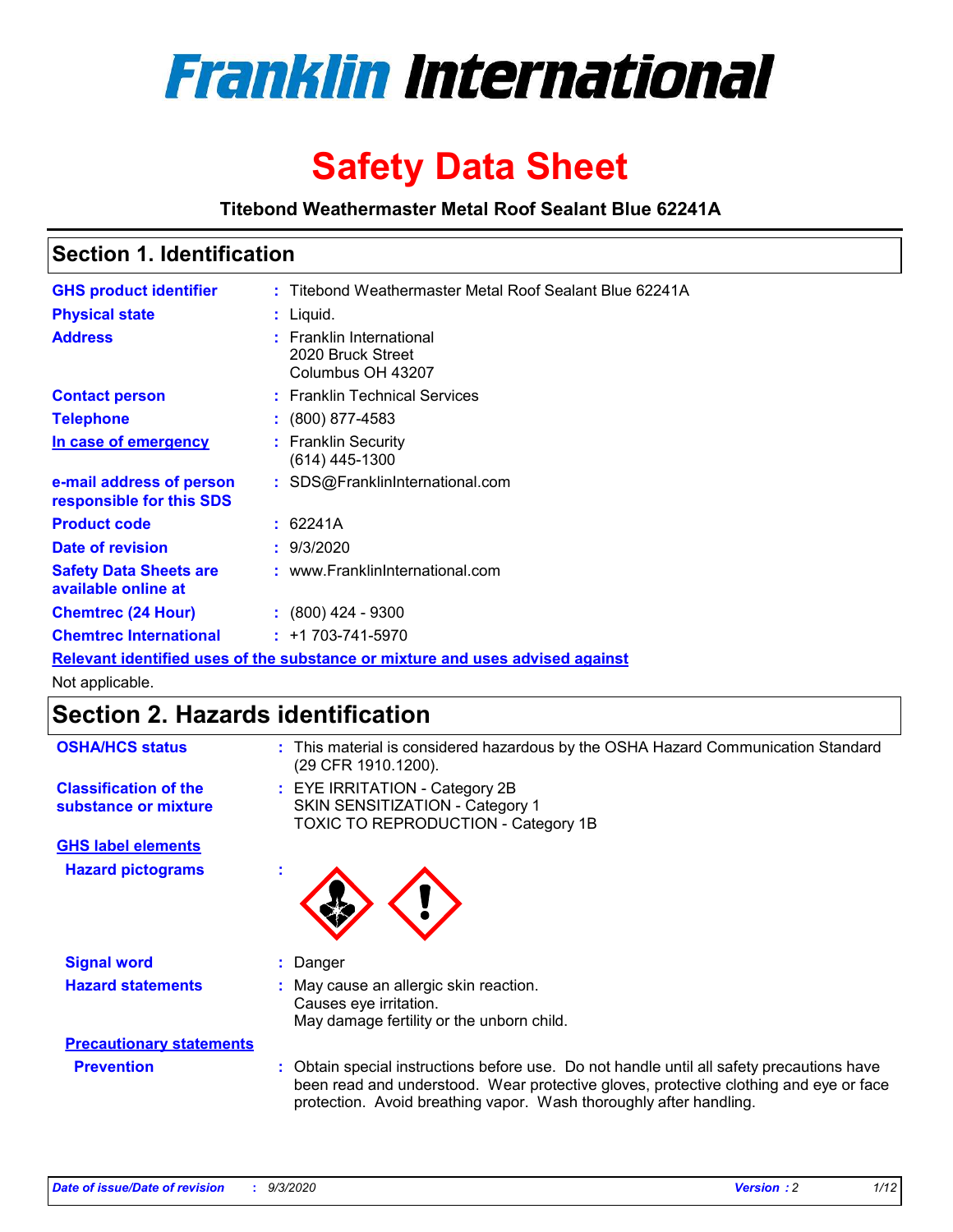### **Section 2. Hazards identification**

| <b>Response</b>                            | : IF exposed or concerned: Get medical advice or attention. Wash contaminated clothing<br>before reuse. IF ON SKIN: Wash with plenty of water. IF IN EYES: Rinse cautiously<br>with water for several minutes. Remove contact lenses, if present and easy to do.<br>Continue rinsing. If eye irritation persists: Get medical advice or attention. |
|--------------------------------------------|----------------------------------------------------------------------------------------------------------------------------------------------------------------------------------------------------------------------------------------------------------------------------------------------------------------------------------------------------|
| <b>Storage</b>                             | : Store locked up.                                                                                                                                                                                                                                                                                                                                 |
| <b>Disposal</b>                            | : Dispose of contents and container in accordance with all local, regional, national and<br>international regulations.                                                                                                                                                                                                                             |
| <b>Hazards not otherwise</b><br>classified | : Product generates methanol during cure.                                                                                                                                                                                                                                                                                                          |

# **Section 3. Composition/information on ingredients**

| <b>Substance/mixture</b> | Mixture |
|--------------------------|---------|
|                          |         |

| <b>Ingredient name</b>       | $\frac{9}{6}$ | <b>CAS number</b> |
|------------------------------|---------------|-------------------|
| 3-aminopropyltriethoxysilane | ≤3            | 919-30-2          |
| Dibutyltin dilaurate         | ∣≤0.3         | 77-58-7           |

Any concentration shown as a range is to protect confidentiality or is due to batch variation.

**There are no additional ingredients present which, within the current knowledge of the supplier and in the concentrations applicable, are classified as hazardous to health or the environment and hence require reporting in this section.**

**Occupational exposure limits, if available, are listed in Section 8.**

### **Section 4. First aid measures**

| <b>Description of necessary first aid measures</b> |                                                                                                                                                                                                                                                                                                                                                                                                                                                                                                                                                                                                                                                                                                                                                                           |
|----------------------------------------------------|---------------------------------------------------------------------------------------------------------------------------------------------------------------------------------------------------------------------------------------------------------------------------------------------------------------------------------------------------------------------------------------------------------------------------------------------------------------------------------------------------------------------------------------------------------------------------------------------------------------------------------------------------------------------------------------------------------------------------------------------------------------------------|
| <b>Eye contact</b>                                 | : Immediately flush eyes with plenty of water, occasionally lifting the upper and lower<br>eyelids. Check for and remove any contact lenses. Continue to rinse for at least 10<br>minutes. If irritation persists, get medical attention.                                                                                                                                                                                                                                                                                                                                                                                                                                                                                                                                 |
| <b>Inhalation</b>                                  | : Remove victim to fresh air and keep at rest in a position comfortable for breathing. If<br>not breathing, if breathing is irregular or if respiratory arrest occurs, provide artificial<br>respiration or oxygen by trained personnel. It may be dangerous to the person providing<br>aid to give mouth-to-mouth resuscitation. Get medical attention. If unconscious, place<br>in recovery position and get medical attention immediately. Maintain an open airway.<br>Loosen tight clothing such as a collar, tie, belt or waistband. In case of inhalation of<br>decomposition products in a fire, symptoms may be delayed. The exposed person may<br>need to be kept under medical surveillance for 48 hours.                                                       |
| <b>Skin contact</b>                                | : Wash with plenty of soap and water. Remove contaminated clothing and shoes. Wash<br>contaminated clothing thoroughly with water before removing it, or wear gloves.<br>Continue to rinse for at least 10 minutes. Get medical attention. In the event of any<br>complaints or symptoms, avoid further exposure. Wash clothing before reuse. Clean<br>shoes thoroughly before reuse.                                                                                                                                                                                                                                                                                                                                                                                     |
| <b>Ingestion</b>                                   | : Wash out mouth with water. Remove dentures if any. Remove victim to fresh air and<br>keep at rest in a position comfortable for breathing. If material has been swallowed and<br>the exposed person is conscious, give small quantities of water to drink. Stop if the<br>exposed person feels sick as vomiting may be dangerous. Do not induce vomiting<br>unless directed to do so by medical personnel. If vomiting occurs, the head should be<br>kept low so that vomit does not enter the lungs. Get medical attention. Never give<br>anything by mouth to an unconscious person. If unconscious, place in recovery position<br>and get medical attention immediately. Maintain an open airway. Loosen tight clothing<br>such as a collar, tie, belt or waistband. |
| Most important symptoms/effects, acute and delayed |                                                                                                                                                                                                                                                                                                                                                                                                                                                                                                                                                                                                                                                                                                                                                                           |
| <b>Potential acute health effects</b>              |                                                                                                                                                                                                                                                                                                                                                                                                                                                                                                                                                                                                                                                                                                                                                                           |
| Eye contact                                        | : May cause eye irritation.                                                                                                                                                                                                                                                                                                                                                                                                                                                                                                                                                                                                                                                                                                                                               |
| <b>Inhalation</b>                                  | : No known significant effects or critical hazards.                                                                                                                                                                                                                                                                                                                                                                                                                                                                                                                                                                                                                                                                                                                       |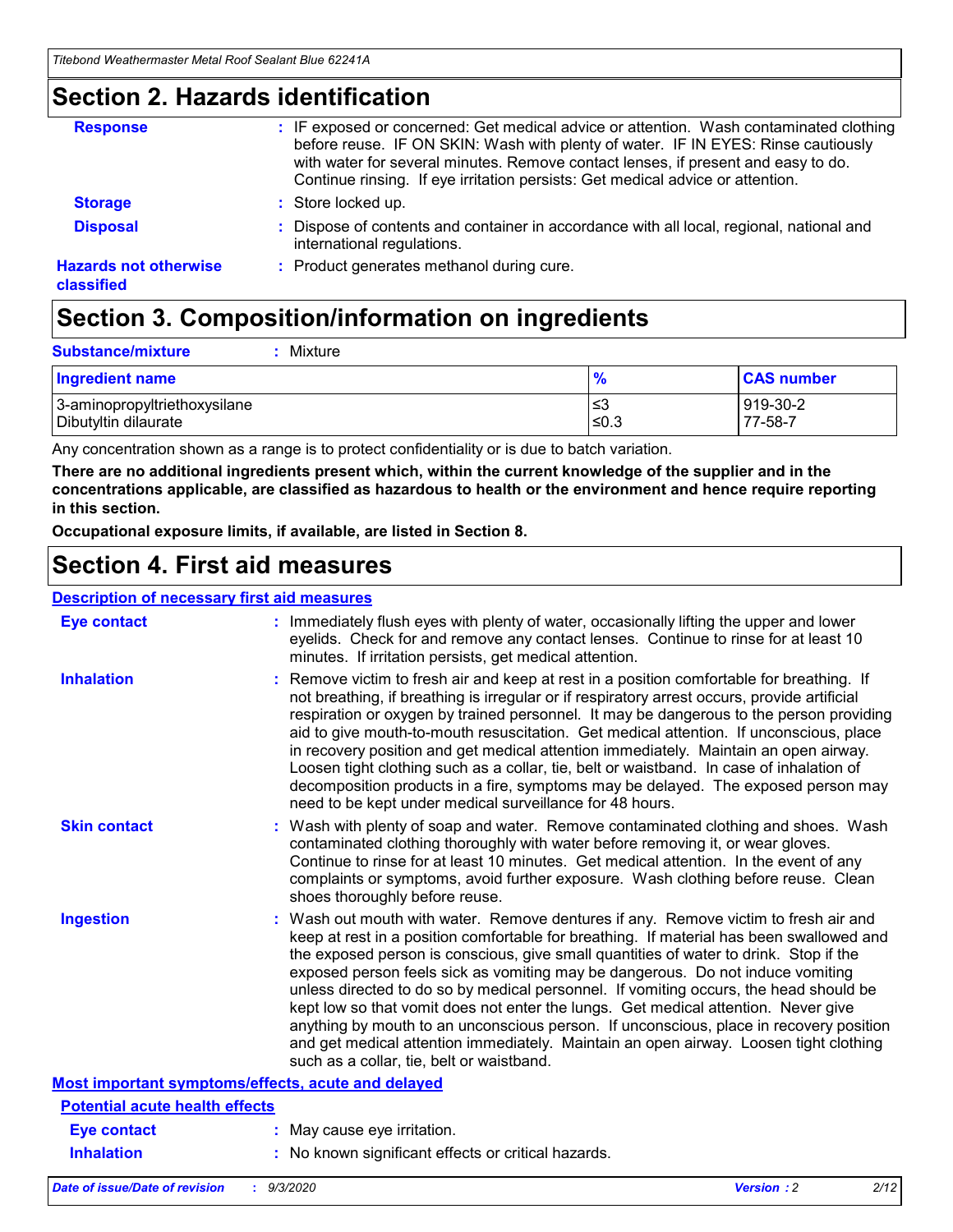| i iteboha weathermaster Metal Roof Sealaht Blue 62241A |                                                                                                                                                                                                                                                                                                                                                                                                                 |
|--------------------------------------------------------|-----------------------------------------------------------------------------------------------------------------------------------------------------------------------------------------------------------------------------------------------------------------------------------------------------------------------------------------------------------------------------------------------------------------|
| <b>Section 4. First aid measures</b>                   |                                                                                                                                                                                                                                                                                                                                                                                                                 |
| <b>Skin contact</b>                                    | : May cause skin irritation.                                                                                                                                                                                                                                                                                                                                                                                    |
| <b>Ingestion</b>                                       | : No known significant effects or critical hazards.                                                                                                                                                                                                                                                                                                                                                             |
| <b>Over-exposure signs/symptoms</b>                    |                                                                                                                                                                                                                                                                                                                                                                                                                 |
| <b>Eye contact</b>                                     | : Adverse symptoms may include the following:<br>irritation<br>watering<br>redness                                                                                                                                                                                                                                                                                                                              |
| <b>Inhalation</b>                                      | : Adverse symptoms may include the following:<br>reduced fetal weight<br>increase in fetal deaths<br>skeletal malformations                                                                                                                                                                                                                                                                                     |
| <b>Skin contact</b>                                    | : Adverse symptoms may include the following:<br>irritation<br>redness<br>reduced fetal weight<br>increase in fetal deaths<br>skeletal malformations                                                                                                                                                                                                                                                            |
| <b>Ingestion</b>                                       | : Adverse symptoms may include the following:<br>reduced fetal weight<br>increase in fetal deaths<br>skeletal malformations                                                                                                                                                                                                                                                                                     |
|                                                        | Indication of immediate medical attention and special treatment needed, if necessary                                                                                                                                                                                                                                                                                                                            |
| <b>Notes to physician</b>                              | : In case of inhalation of decomposition products in a fire, symptoms may be delayed.<br>The exposed person may need to be kept under medical surveillance for 48 hours.                                                                                                                                                                                                                                        |
| <b>Specific treatments</b>                             | : No specific treatment.                                                                                                                                                                                                                                                                                                                                                                                        |
| <b>Protection of first-aiders</b>                      | : No action shall be taken involving any personal risk or without suitable training. If it is<br>suspected that fumes are still present, the rescuer should wear an appropriate mask or<br>self-contained breathing apparatus. It may be dangerous to the person providing aid to<br>give mouth-to-mouth resuscitation. Wash contaminated clothing thoroughly with water<br>before removing it, or wear gloves. |

### **See toxicological information (Section 11)**

### **Section 5. Fire-fighting measures**

| <b>Extinguishing media</b>                               |                                                                                                                                                                                                     |
|----------------------------------------------------------|-----------------------------------------------------------------------------------------------------------------------------------------------------------------------------------------------------|
| <b>Suitable extinguishing</b><br>media                   | : Use an extinguishing agent suitable for the surrounding fire.                                                                                                                                     |
| <b>Unsuitable extinguishing</b><br>media                 | : None known.                                                                                                                                                                                       |
| <b>Specific hazards arising</b><br>from the chemical     | : In a fire or if heated, a pressure increase will occur and the container may burst.                                                                                                               |
| <b>Hazardous thermal</b><br>decomposition products       | Decomposition products may include the following materials:<br>carbon dioxide<br>carbon monoxide<br>nitrogen oxides<br>metal oxide/oxides                                                           |
| <b>Special protective actions</b><br>for fire-fighters   | : Promptly isolate the scene by removing all persons from the vicinity of the incident if<br>there is a fire. No action shall be taken involving any personal risk or without suitable<br>training. |
| <b>Special protective</b><br>equipment for fire-fighters | Fire-fighters should wear appropriate protective equipment and self-contained breathing<br>apparatus (SCBA) with a full face-piece operated in positive pressure mode.                              |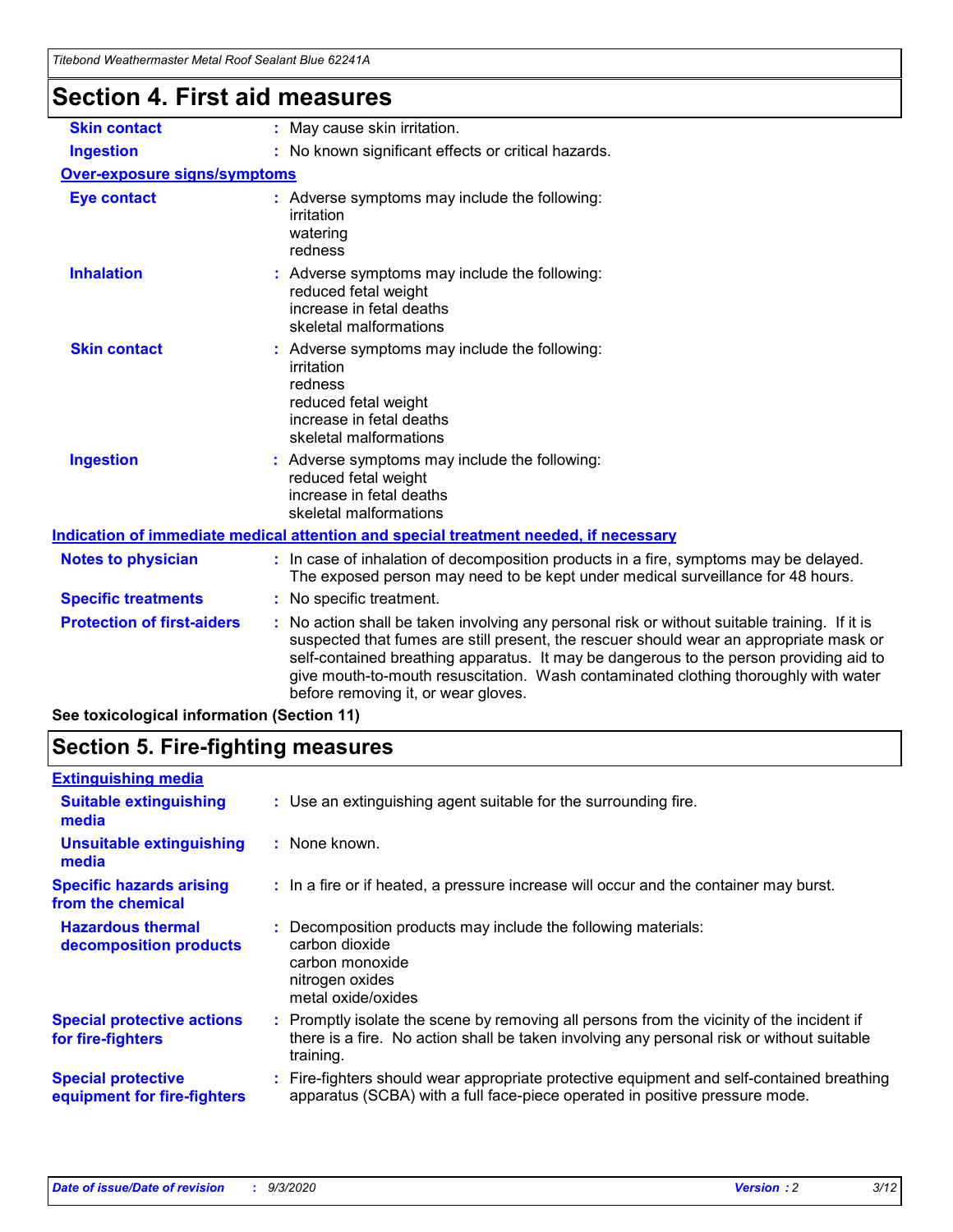### **Section 6. Accidental release measures**

|                                                              | Personal precautions, protective equipment and emergency procedures                                                                                                                                                                                                                                                                                                                                                                                                                                                                                                                                                                                                                                          |
|--------------------------------------------------------------|--------------------------------------------------------------------------------------------------------------------------------------------------------------------------------------------------------------------------------------------------------------------------------------------------------------------------------------------------------------------------------------------------------------------------------------------------------------------------------------------------------------------------------------------------------------------------------------------------------------------------------------------------------------------------------------------------------------|
| For non-emergency<br>personnel                               | : No action shall be taken involving any personal risk or without suitable training.<br>Evacuate surrounding areas. Keep unnecessary and unprotected personnel from<br>entering. Do not touch or walk through spilled material. Avoid breathing vapor or mist.<br>Provide adequate ventilation. Wear appropriate respirator when ventilation is<br>inadequate. Put on appropriate personal protective equipment.                                                                                                                                                                                                                                                                                             |
| For emergency responders                                     | : If specialized clothing is required to deal with the spillage, take note of any information in<br>Section 8 on suitable and unsuitable materials. See also the information in "For non-<br>emergency personnel".                                                                                                                                                                                                                                                                                                                                                                                                                                                                                           |
| <b>Environmental precautions</b>                             | : Avoid dispersal of spilled material and runoff and contact with soil, waterways, drains<br>and sewers. Inform the relevant authorities if the product has caused environmental<br>pollution (sewers, waterways, soil or air).                                                                                                                                                                                                                                                                                                                                                                                                                                                                              |
| <b>Methods and materials for containment and cleaning up</b> |                                                                                                                                                                                                                                                                                                                                                                                                                                                                                                                                                                                                                                                                                                              |
| <b>Small spill</b>                                           | : Stop leak if without risk. Move containers from spill area. Dilute with water and mop up<br>if water-soluble. Alternatively, or if water-insoluble, absorb with an inert dry material and<br>place in an appropriate waste disposal container. Dispose of via a licensed waste<br>disposal contractor.                                                                                                                                                                                                                                                                                                                                                                                                     |
| <b>Large spill</b>                                           | : Stop leak if without risk. Move containers from spill area. Approach release from<br>upwind. Prevent entry into sewers, water courses, basements or confined areas. Wash<br>spillages into an effluent treatment plant or proceed as follows. Contain and collect<br>spillage with non-combustible, absorbent material e.g. sand, earth, vermiculite or<br>diatomaceous earth and place in container for disposal according to local regulations<br>(see Section 13). Dispose of via a licensed waste disposal contractor. Contaminated<br>absorbent material may pose the same hazard as the spilled product. Note: see<br>Section 1 for emergency contact information and Section 13 for waste disposal. |

# **Section 7. Handling and storage**

#### **Precautions for safe handling**

| <b>Protective measures</b>                                                       | : Put on appropriate personal protective equipment (see Section 8). Persons with a<br>history of skin sensitization problems should not be employed in any process in which<br>this product is used. Avoid exposure - obtain special instructions before use. Avoid<br>exposure during pregnancy. Do not handle until all safety precautions have been read<br>and understood. Do not get in eyes or on skin or clothing. Do not ingest. Avoid<br>breathing vapor or mist. If during normal use the material presents a respiratory hazard,<br>use only with adequate ventilation or wear appropriate respirator. Keep in the original<br>container or an approved alternative made from a compatible material, kept tightly<br>closed when not in use. Empty containers retain product residue and can be hazardous.<br>Do not reuse container. |
|----------------------------------------------------------------------------------|--------------------------------------------------------------------------------------------------------------------------------------------------------------------------------------------------------------------------------------------------------------------------------------------------------------------------------------------------------------------------------------------------------------------------------------------------------------------------------------------------------------------------------------------------------------------------------------------------------------------------------------------------------------------------------------------------------------------------------------------------------------------------------------------------------------------------------------------------|
| <b>Advice on general</b><br>occupational hygiene                                 | : Eating, drinking and smoking should be prohibited in areas where this material is<br>handled, stored and processed. Workers should wash hands and face before eating,<br>drinking and smoking. Remove contaminated clothing and protective equipment before<br>entering eating areas. See also Section 8 for additional information on hygiene<br>measures.                                                                                                                                                                                                                                                                                                                                                                                                                                                                                    |
| <b>Conditions for safe storage,</b><br>including any<br><i>incompatibilities</i> | Store between the following temperatures: 0 to $120^{\circ}$ C (32 to $248^{\circ}$ F). Store in<br>accordance with local regulations. Store in original container protected from direct<br>sunlight in a dry, cool and well-ventilated area, away from incompatible materials (see<br>Section 10) and food and drink. Store locked up. Keep container tightly closed and<br>sealed until ready for use. Containers that have been opened must be carefully<br>resealed and kept upright to prevent leakage. Do not store in unlabeled containers.<br>Use appropriate containment to avoid environmental contamination. See Section 10 for<br>incompatible materials before handling or use.                                                                                                                                                     |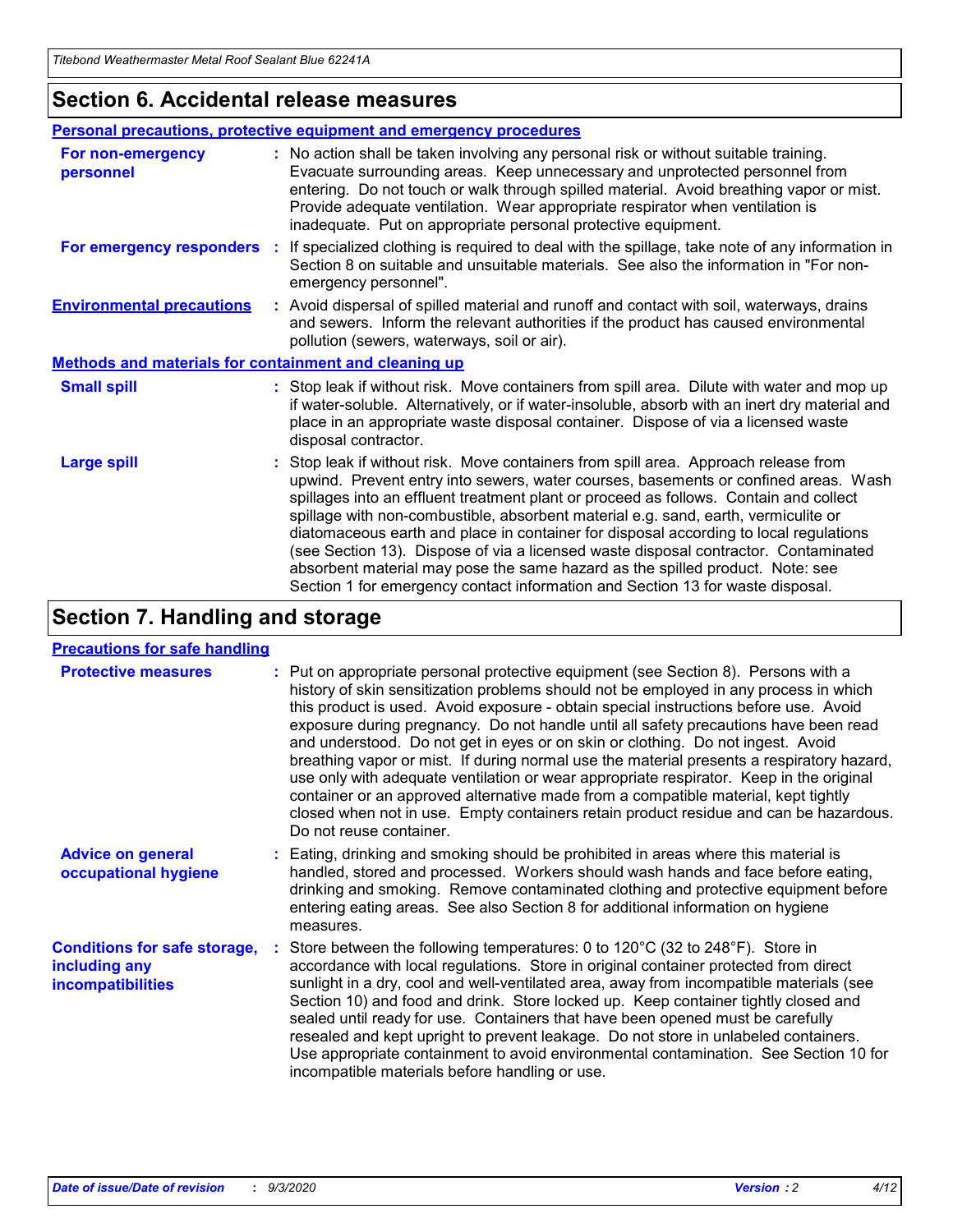# **Section 8. Exposure controls/personal protection**

#### **Control parameters**

#### **Occupational exposure limits**

| <b>Ingredient name</b>                               |    |                        | <b>Exposure limits</b>                                                                                                                                                                                                                                                                                                                                                                                                                                                                                                                                                                                                 |
|------------------------------------------------------|----|------------------------|------------------------------------------------------------------------------------------------------------------------------------------------------------------------------------------------------------------------------------------------------------------------------------------------------------------------------------------------------------------------------------------------------------------------------------------------------------------------------------------------------------------------------------------------------------------------------------------------------------------------|
| 3-aminopropyltriethoxysilane<br>Dibutyltin dilaurate |    |                        | None.<br>ACGIH TLV (United States, 3/2020). Absorbed through skin.<br>Notes: as Sn<br>TWA: $0.1 \text{ mg/m}^3$ , (as Sn) 8 hours.<br>STEL: 0.2 mg/m <sup>3</sup> , (as Sn) 15 minutes.<br>NIOSH REL (United States, 10/2016). Absorbed through skin.<br>Notes: as Sn<br>TWA: 0.1 mg/m <sup>3</sup> , (as Sn) 10 hours.<br>OSHA PEL (United States, 5/2018). Notes: as Sn<br>TWA: $0.1 \text{ mg/m}^3$ , (as Sn) 8 hours.<br>OSHA PEL 1989 (United States, 3/1989). Absorbed through skin.<br>Notes: measured as Sn<br>TWA: 0.1 mg/m <sup>3</sup> , (measured as Sn) 8 hours. Form: Organic                            |
| <b>Appropriate engineering</b><br>controls           |    |                        | : If user operations generate dust, fumes, gas, vapor or mist, use process enclosures,<br>local exhaust ventilation or other engineering controls to keep worker exposure to<br>airborne contaminants below any recommended or statutory limits.                                                                                                                                                                                                                                                                                                                                                                       |
| <b>Environmental exposure</b><br>controls            |    |                        | Emissions from ventilation or work process equipment should be checked to ensure<br>they comply with the requirements of environmental protection legislation. In some<br>cases, fume scrubbers, filters or engineering modifications to the process equipment<br>will be necessary to reduce emissions to acceptable levels.                                                                                                                                                                                                                                                                                          |
| <b>Individual protection measures</b>                |    |                        |                                                                                                                                                                                                                                                                                                                                                                                                                                                                                                                                                                                                                        |
| <b>Hygiene measures</b>                              |    |                        | : Wash hands, forearms and face thoroughly after handling chemical products, before<br>eating, smoking and using the lavatory and at the end of the working period.<br>Appropriate techniques should be used to remove potentially contaminated clothing.<br>Contaminated work clothing should not be allowed out of the workplace. Wash<br>contaminated clothing before reusing. Ensure that eyewash stations and safety<br>showers are close to the workstation location.                                                                                                                                            |
| <b>Eye/face protection</b>                           |    |                        | : Safety eyewear complying with an approved standard should be used when a risk<br>assessment indicates this is necessary to avoid exposure to liquid splashes, mists,<br>gases or dusts. If contact is possible, the following protection should be worn, unless<br>the assessment indicates a higher degree of protection: chemical splash goggles.                                                                                                                                                                                                                                                                  |
| <b>Skin protection</b>                               |    |                        |                                                                                                                                                                                                                                                                                                                                                                                                                                                                                                                                                                                                                        |
| <b>Hand protection</b>                               |    |                        | : Chemical-resistant, impervious gloves complying with an approved standard should be<br>worn at all times when handling chemical products if a risk assessment indicates this is<br>necessary. Considering the parameters specified by the glove manufacturer, check<br>during use that the gloves are still retaining their protective properties. It should be<br>noted that the time to breakthrough for any glove material may be different for different<br>glove manufacturers. In the case of mixtures, consisting of several substances, the<br>protection time of the gloves cannot be accurately estimated. |
| <b>Body protection</b>                               |    | handling this product. | Personal protective equipment for the body should be selected based on the task being<br>performed and the risks involved and should be approved by a specialist before                                                                                                                                                                                                                                                                                                                                                                                                                                                |
| <b>Other skin protection</b>                         |    |                        | : Appropriate footwear and any additional skin protection measures should be selected<br>based on the task being performed and the risks involved and should be approved by a<br>specialist before handling this product.                                                                                                                                                                                                                                                                                                                                                                                              |
| <b>Respiratory protection</b>                        | ÷. | aspects of use.        | Based on the hazard and potential for exposure, select a respirator that meets the<br>appropriate standard or certification. Respirators must be used according to a<br>respiratory protection program to ensure proper fitting, training, and other important                                                                                                                                                                                                                                                                                                                                                         |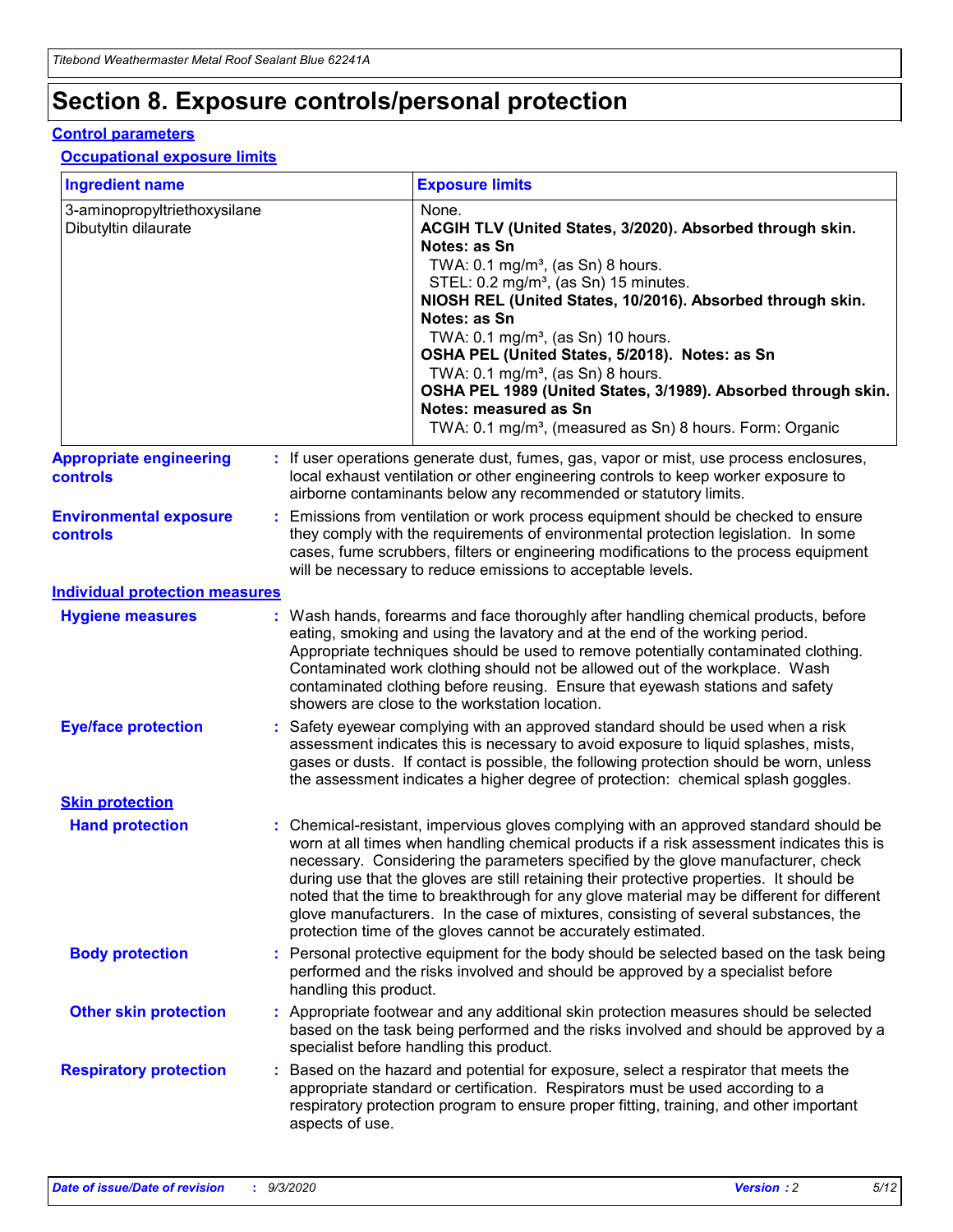### **Section 9. Physical and chemical properties**

#### **Appearance**

| <b>Physical state</b>                             | : Liquid. [Paste.]                                              |
|---------------------------------------------------|-----------------------------------------------------------------|
| <b>Color</b>                                      | Blue.                                                           |
| Odor                                              | Characteristic.                                                 |
| <b>Odor threshold</b>                             | Not available.                                                  |
| pH                                                | Not applicable.                                                 |
| <b>Melting point</b>                              | : Not available.                                                |
| <b>Boiling point</b>                              | >200°C (>392°F)                                                 |
| <b>Flash point</b>                                | Closed cup: >200°C (>392°F) [Setaflash.]                        |
| <b>Evaporation rate</b>                           | $:$ >1 (butyl acetate = 1)                                      |
| <b>Flammability (solid, gas)</b>                  | : Not available.                                                |
| Lower and upper explosive<br>(flammable) limits   | : Not available.                                                |
| <b>VOC (less water, less</b><br>exempt solvents)  | : 0 g/l                                                         |
| <b>Volatility</b>                                 | $: 0\%$ (w/w)                                                   |
| <b>Vapor density</b>                              | Not available.                                                  |
| <b>Relative density</b>                           | $\frac{1}{2}$ 2.432                                             |
| <b>Solubility</b>                                 | Insoluble in the following materials: cold water and hot water. |
| <b>Solubility in water</b>                        | Not available.                                                  |
| <b>Partition coefficient: n-</b><br>octanol/water | : Not available.                                                |
| <b>Auto-ignition temperature</b>                  | : Not available.                                                |
| <b>Decomposition temperature</b>                  | $:$ Not available.                                              |
| <b>Viscosity</b>                                  | $:$ Not available.                                              |

### **Section 10. Stability and reactivity**

| <b>Reactivity</b>                            |    | : No specific test data related to reactivity available for this product or its ingredients.            |
|----------------------------------------------|----|---------------------------------------------------------------------------------------------------------|
| <b>Chemical stability</b>                    |    | : The product is stable.                                                                                |
| <b>Possibility of hazardous</b><br>reactions |    | : Under normal conditions of storage and use, hazardous reactions will not occur.                       |
| <b>Conditions to avoid</b>                   |    | : No specific data.                                                                                     |
| <b>Incompatible materials</b>                | ٠. | No specific data.                                                                                       |
| <b>Hazardous decomposition</b><br>products   | ÷. | Under normal conditions of storage and use, hazardous decomposition products should<br>not be produced. |

### **Section 11. Toxicological information**

#### **Information on toxicological effects**

#### **Acute toxicity**

| <b>Product/ingredient name</b> | <b>Result</b>           | <b>Species</b> | <b>Dose</b>                | <b>Exposure</b> |
|--------------------------------|-------------------------|----------------|----------------------------|-----------------|
| 3-aminopropyltriethoxysilane   | <b>ILD50 Dermal</b>     | Rabbit         | 4.29 g/kg                  |                 |
| Dibutyltin dilaurate           | ILD50 Oral<br>LD50 Oral | Rat<br>Rat     | $1.57$ g/kg<br>175 $mg/kg$ |                 |
|                                |                         |                |                            |                 |

**Irritation/Corrosion**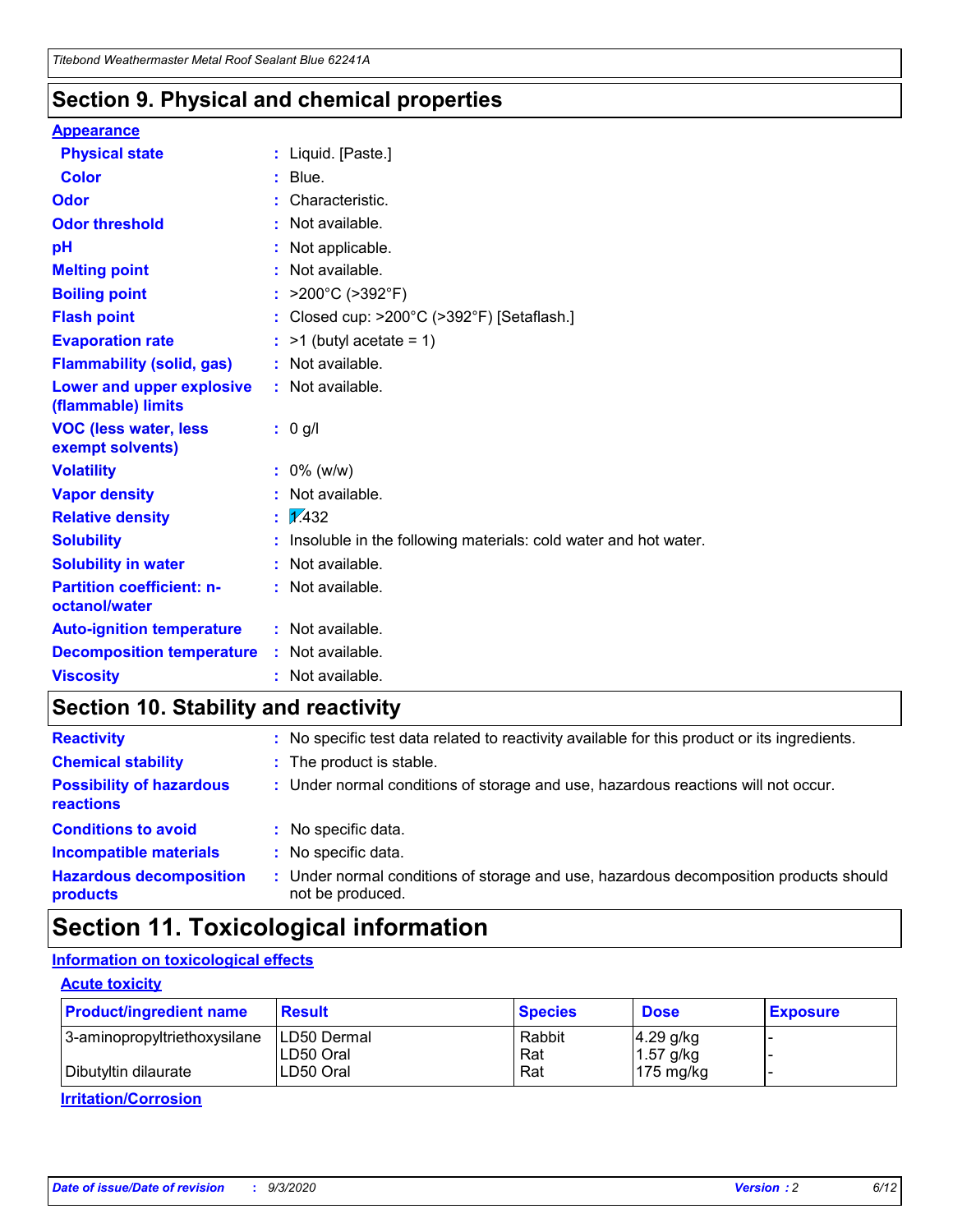# **Section 11. Toxicological information**

| <b>Product/ingredient name</b> | <b>Result</b>                 | <b>Species</b> | <b>Score</b> | <b>Exposure</b>    | <b>Observation</b> |
|--------------------------------|-------------------------------|----------------|--------------|--------------------|--------------------|
| 3-aminopropyltriethoxysilane   | Eyes - Mild irritant          | Rabbit         |              | $100 \text{ mg}$   |                    |
|                                | Eyes - Severe irritant        | Rabbit         |              | 24 hours 750       |                    |
|                                |                               |                |              | ug                 |                    |
|                                | <b>Skin - Severe irritant</b> | Rabbit         |              | 24 hours 5         | -                  |
| Dibutyltin dilaurate           | Eyes - Moderate irritant      | Rabbit         |              | mq<br>24 hours 100 |                    |
|                                |                               |                |              | mg                 |                    |
|                                | Skin - Severe irritant        | Rabbit         |              | 500 mg             |                    |

#### **Sensitization**

Not available.

#### **Mutagenicity**

Not available.

#### **Carcinogenicity**

Not available.

#### **Reproductive toxicity**

Not available.

#### **Teratogenicity**

Not available.

#### **Specific target organ toxicity (single exposure)**

Not available.

#### **Specific target organ toxicity (repeated exposure)**

| <b>Name</b>                                                                  |                                                                            | <b>Category</b>                                     | <b>Route of</b><br>exposure | <b>Target organs</b> |  |  |
|------------------------------------------------------------------------------|----------------------------------------------------------------------------|-----------------------------------------------------|-----------------------------|----------------------|--|--|
| Dibutyltin dilaurate                                                         |                                                                            | Category 1                                          |                             | respiratory system   |  |  |
| <b>Aspiration hazard</b><br>Not available.                                   |                                                                            |                                                     |                             |                      |  |  |
| <b>Information on the likely</b><br>routes of exposure                       | : Not available.                                                           |                                                     |                             |                      |  |  |
| <b>Potential acute health effects</b>                                        |                                                                            |                                                     |                             |                      |  |  |
| <b>Eye contact</b>                                                           | : May cause eye irritation.                                                |                                                     |                             |                      |  |  |
| <b>Inhalation</b>                                                            |                                                                            | : No known significant effects or critical hazards. |                             |                      |  |  |
| <b>Skin contact</b>                                                          |                                                                            | : May cause skin irritation.                        |                             |                      |  |  |
| <b>Ingestion</b>                                                             |                                                                            | : No known significant effects or critical hazards. |                             |                      |  |  |
| Symptoms related to the physical, chemical and toxicological characteristics |                                                                            |                                                     |                             |                      |  |  |
| <b>Eye contact</b>                                                           | irritation<br>watering<br>redness                                          | : Adverse symptoms may include the following:       |                             |                      |  |  |
| <b>Inhalation</b>                                                            | reduced fetal weight<br>increase in fetal deaths<br>skeletal malformations | : Adverse symptoms may include the following:       |                             |                      |  |  |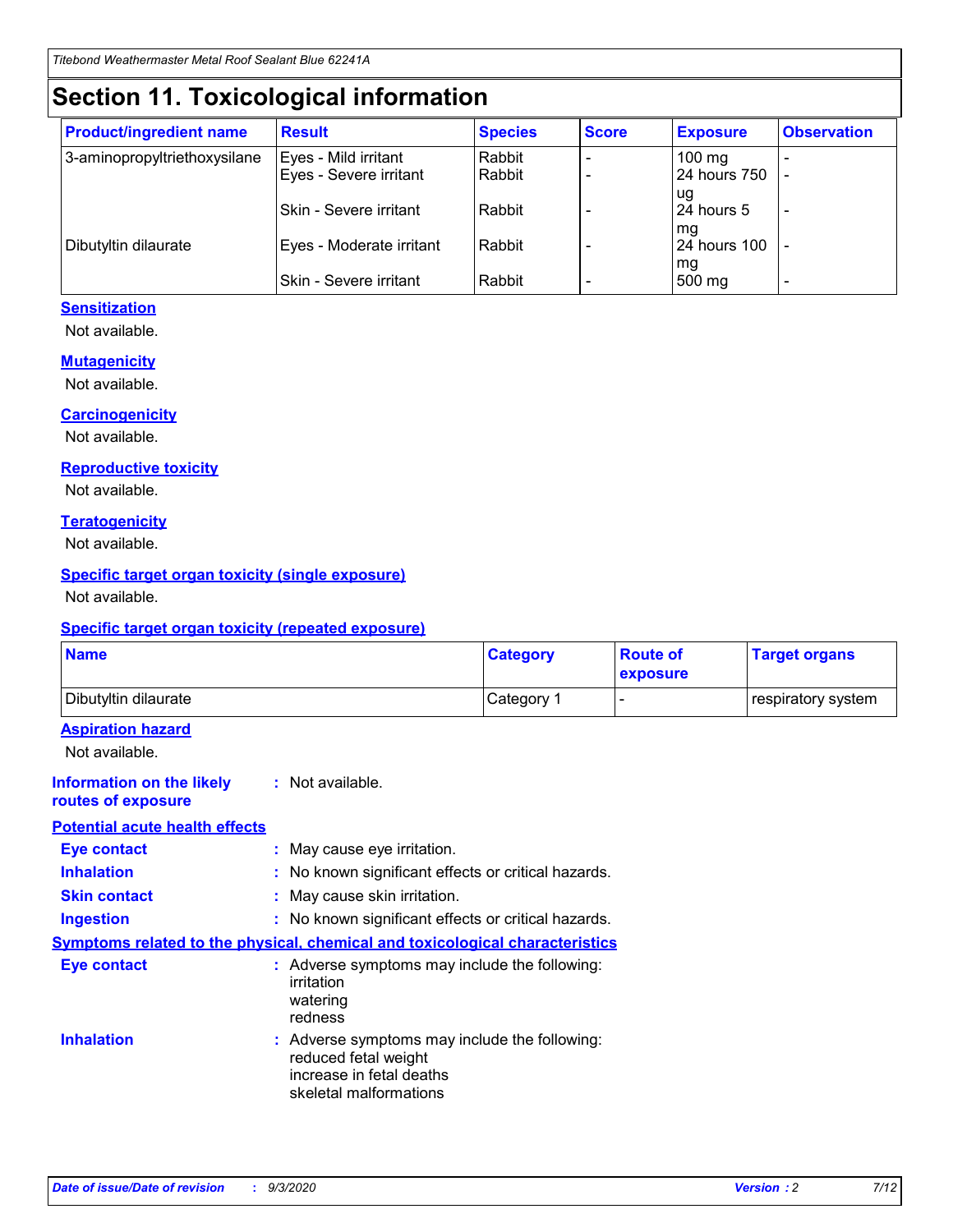*Titebond Weathermaster Metal Roof Sealant Blue 62241A*

# **Section 11. Toxicological information**

| <b>Skin contact</b>                     | : Adverse symptoms may include the following:<br>irritation                                            |
|-----------------------------------------|--------------------------------------------------------------------------------------------------------|
|                                         | redness                                                                                                |
|                                         | reduced fetal weight                                                                                   |
|                                         | increase in fetal deaths                                                                               |
|                                         | skeletal malformations                                                                                 |
| <b>Ingestion</b>                        | : Adverse symptoms may include the following:<br>reduced fetal weight                                  |
|                                         | increase in fetal deaths                                                                               |
|                                         | skeletal malformations                                                                                 |
|                                         | Delayed and immediate effects and also chronic effects from short and long term exposure               |
| <b>Short term exposure</b>              |                                                                                                        |
| <b>Potential immediate</b><br>effects   | : Not available.                                                                                       |
| <b>Potential delayed effects</b>        | : Not available.                                                                                       |
| <b>Long term exposure</b>               |                                                                                                        |
| <b>Potential immediate</b><br>effects   | : Not available.                                                                                       |
| <b>Potential delayed effects</b>        | : Not available.                                                                                       |
| <b>Potential chronic health effects</b> |                                                                                                        |
| Not available.                          |                                                                                                        |
| <b>General</b>                          | Once sensitized, a severe allergic reaction may occur when subsequently exposed to<br>very low levels. |
| <b>Carcinogenicity</b>                  | No known significant effects or critical hazards.                                                      |
| <b>Mutagenicity</b>                     | : No known significant effects or critical hazards.                                                    |
| <b>Teratogenicity</b>                   | May damage the unborn child.                                                                           |
| <b>Developmental effects</b>            | : No known significant effects or critical hazards.                                                    |
| <b>Fertility effects</b>                | : May damage fertility.                                                                                |
| <b>Numerical measures of toxicity</b>   |                                                                                                        |
| <b>Acute toxicity estimates</b>         |                                                                                                        |
| Not ovoilable                           |                                                                                                        |

Not available.

# **Section 12. Ecological information**

#### **Toxicity**

| <b>Product/ingredient name</b> | <b>Result</b>                                       | <b>Species</b>               | <b>Exposure</b>       |
|--------------------------------|-----------------------------------------------------|------------------------------|-----------------------|
| Dibutyltin dilaurate           | $ CC50>3$ mg/l<br>Chronic EC10 > 2 mg/l Fresh water | Algae<br>Algae - Desmodesmus | 72 hours<br>196 hours |
|                                |                                                     | <b>I</b> subspicatus         |                       |

#### **Persistence and degradability**

| <b>Product/ingredient name</b> | <b>Test</b>                                                                    | <b>Result</b>  |                   | <b>Dose</b> | <b>Inoculum</b>         |
|--------------------------------|--------------------------------------------------------------------------------|----------------|-------------------|-------------|-------------------------|
| Dibutyltin dilaurate           | OECD 301F<br>Ready<br>Biodegradability -<br>Manometric<br>Respirometry<br>Test | 23 % - 28 days |                   |             |                         |
| <b>Product/ingredient name</b> | <b>Aquatic half-life</b>                                                       |                | <b>Photolysis</b> |             | <b>Biodegradability</b> |
| Dibutyltin dilaurate           |                                                                                |                |                   |             | <b>Inherent</b>         |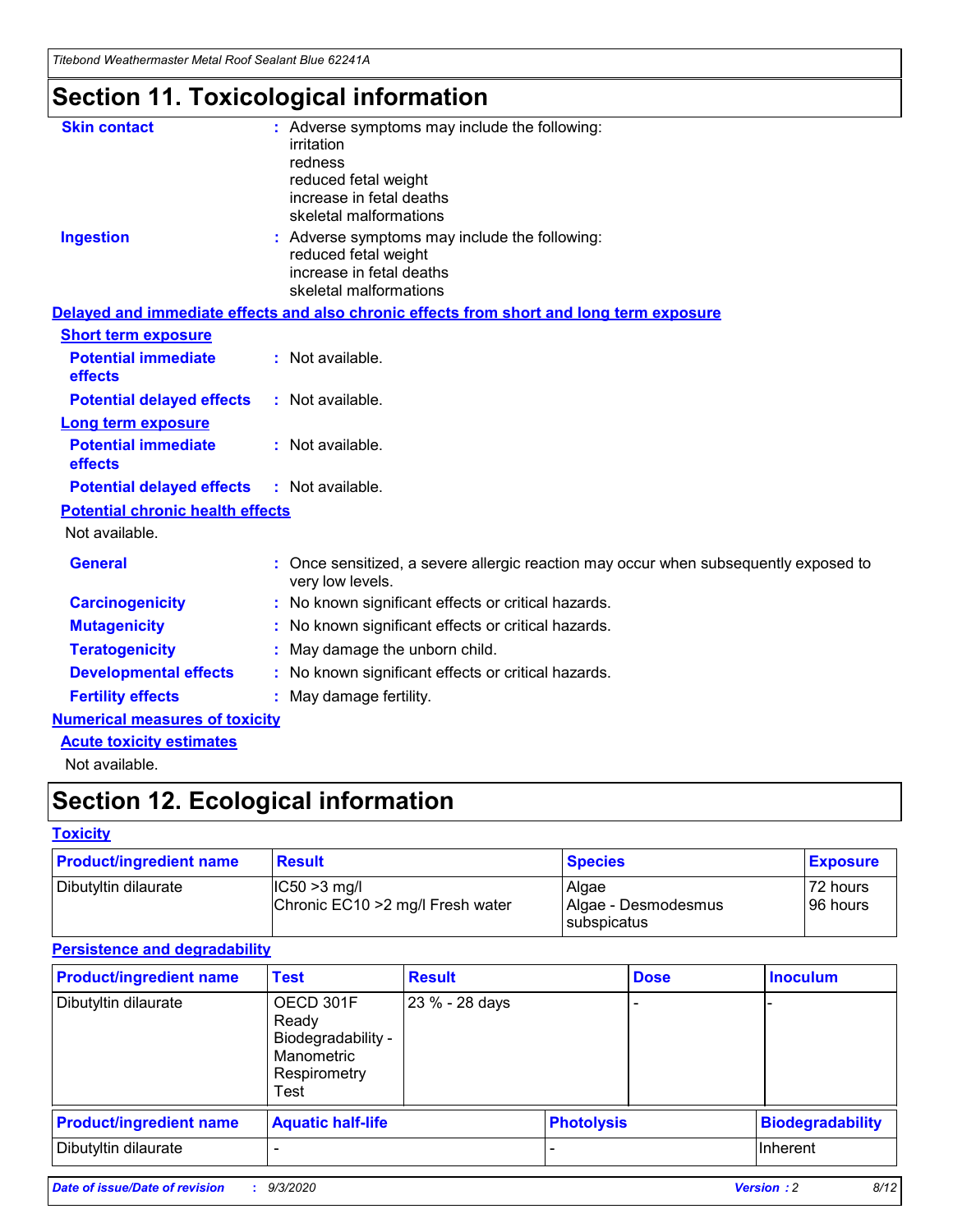# **Section 12. Ecological information**

#### **Bioaccumulative potential**

| <b>Product/ingredient name</b> | $\mathsf{LogP}_\mathsf{ow}$ | <b>BCF</b> | <b>Potential</b> |
|--------------------------------|-----------------------------|------------|------------------|
| 3-aminopropyltriethoxysilane   | $1.\overline{7}$            | 3.4        | low              |
| Dibutyltin dilaurate           | 4.44                        | 2.91       | low              |

#### **Mobility in soil**

| IVIUWIIILY III JUII                                     |                                                     |
|---------------------------------------------------------|-----------------------------------------------------|
| <b>Soil/water partition</b><br><b>coefficient (Koc)</b> | : Not available.                                    |
| <b>Other adverse effects</b>                            | : No known significant effects or critical hazards. |

### **Section 13. Disposal considerations**

**Disposal methods :**

The generation of waste should be avoided or minimized wherever possible. Disposal of this product, solutions and any by-products should at all times comply with the requirements of environmental protection and waste disposal legislation and any regional local authority requirements. Dispose of surplus and non-recyclable products via a licensed waste disposal contractor. Waste should not be disposed of untreated to the sewer unless fully compliant with the requirements of all authorities with jurisdiction. Waste packaging should be recycled. Incineration or landfill should only be considered when recycling is not feasible. This material and its container must be disposed of in a safe way. Care should be taken when handling emptied containers that have not been cleaned or rinsed out. Empty containers or liners may retain some product residues. Avoid dispersal of spilled material and runoff and contact with soil, waterways, drains and sewers.

### **Section 14. Transport information**

|                                      | <b>DOT</b><br><b>Classification</b> | <b>TDG</b><br><b>Classification</b> | <b>Mexico</b><br><b>Classification</b> | <b>ADR/RID</b>           | <b>IMDG</b>              | <b>IATA</b>    |
|--------------------------------------|-------------------------------------|-------------------------------------|----------------------------------------|--------------------------|--------------------------|----------------|
| <b>UN number</b>                     | Not regulated.                      | Not regulated.                      | Not regulated.                         | Not regulated.           | Not regulated.           | Not regulated. |
| <b>UN proper</b><br>shipping name    |                                     |                                     |                                        |                          |                          |                |
| <b>Transport</b><br>hazard class(es) |                                     | $\overline{\phantom{0}}$            | $\qquad \qquad \blacksquare$           | $\overline{\phantom{0}}$ | $\overline{\phantom{0}}$ |                |
| <b>Packing group</b>                 |                                     |                                     |                                        |                          |                          |                |
| <b>Environmental</b><br>hazards      | No.                                 | No.                                 | No.                                    | No.                      | No.                      | No.            |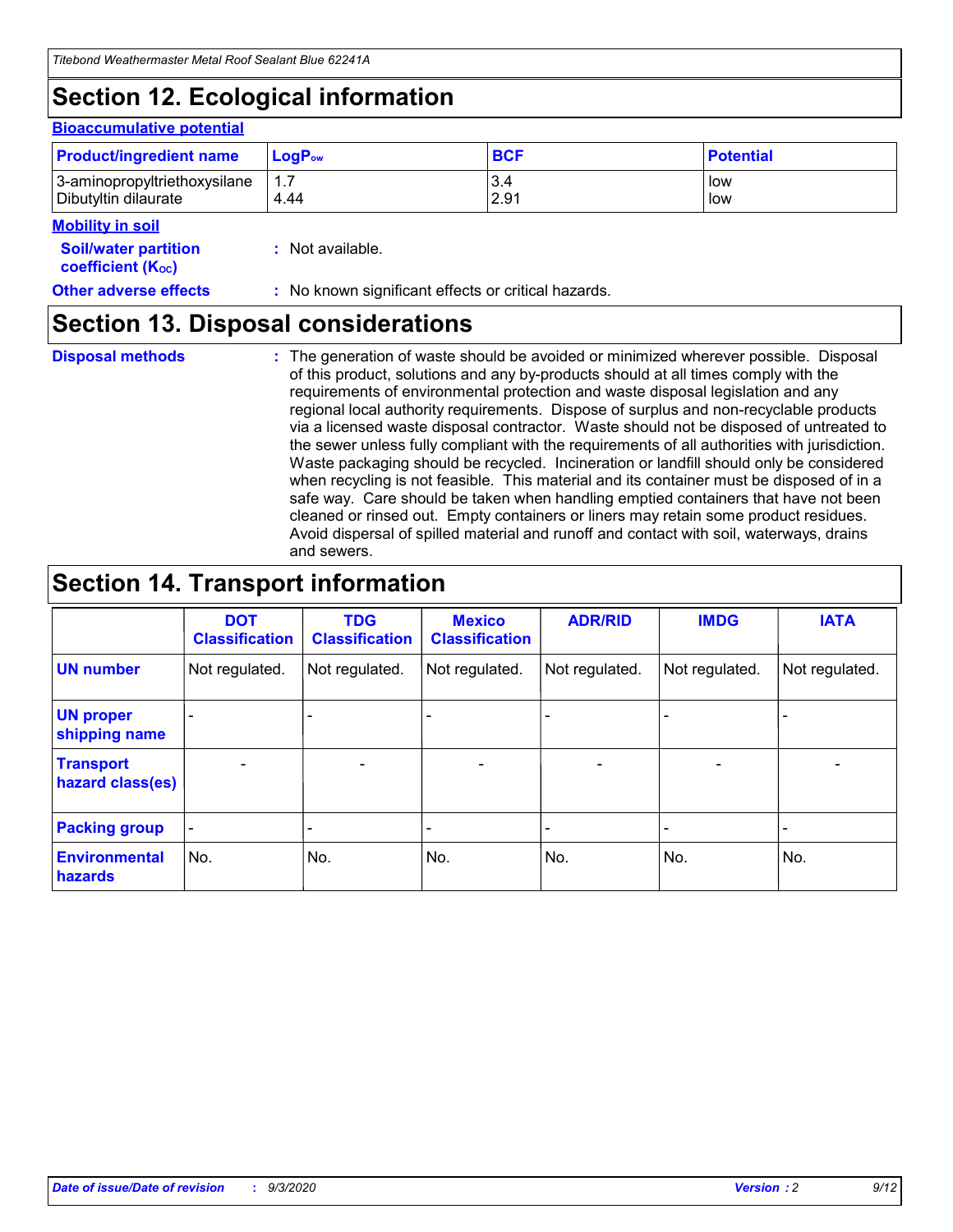### **Section 15. Regulatory information**

#### **U.S. Federal regulations**

#### **SARA 302/304**

#### **Composition/information on ingredients**

No products were found.

| SARA 304 RQ | Not applicable. |
|-------------|-----------------|
|-------------|-----------------|

#### **SARA 311/312**

#### **Classification :** EYE IRRITATION - Category 2B SKIN SENSITIZATION - Category 1 TOXIC TO REPRODUCTION - Category 1B HNOC - Product generates methanol during cure.

#### **Composition/information on ingredients**

| <b>Name</b>                  | $\frac{9}{6}$ | <b>Classification</b>                                                                                                                                                                                                                                                                                      |
|------------------------------|---------------|------------------------------------------------------------------------------------------------------------------------------------------------------------------------------------------------------------------------------------------------------------------------------------------------------------|
| 3-aminopropyltriethoxysilane | $\leq$ 3      | <b>FLAMMABLE LIQUIDS - Category 4</b><br><b>ACUTE TOXICITY (oral) - Category 4</b><br><b>SKIN IRRITATION - Category 2</b><br>EYE IRRITATION - Category 2A                                                                                                                                                  |
| Dibutyltin dilaurate         | ≤0.3          | <b>ACUTE TOXICITY (oral) - Category 3</b><br>SKIN CORROSION - Category 1C<br>SERIOUS EYE DAMAGE - Category 1<br>SKIN SENSITIZATION - Category 1<br><b>GERM CELL MUTAGENICITY - Category 2</b><br>TOXIC TO REPRODUCTION - Category 1B<br>SPECIFIC TARGET ORGAN TOXICITY (REPEATED<br>EXPOSURE) - Category 1 |

#### **State regulations**

**Massachusetts :**

: None of the components are listed.

**New York :** None of the components are listed. **New Jersey :** None of the components are listed.

**Pennsylvania :** None of the components are listed.

#### **California Prop. 65**

WARNING: This product can expose you to methanol, which is known to the State of California to cause birth defects or other reproductive harm. For more information go to www.P65Warnings.ca.gov.

| Ingredient name | No significant risk<br>level | <b>Maximum</b><br>acceptable dosage<br><b>level</b> |
|-----------------|------------------------------|-----------------------------------------------------|
| l methanol      |                              | Yes.                                                |

#### **International regulations**

**Chemical Weapon Convention List Schedules I, II & III Chemicals** Not listed.

#### **Montreal Protocol**

Not listed.

**Stockholm Convention on Persistent Organic Pollutants**

Not listed.

#### **UNECE Aarhus Protocol on POPs and Heavy Metals** Not listed.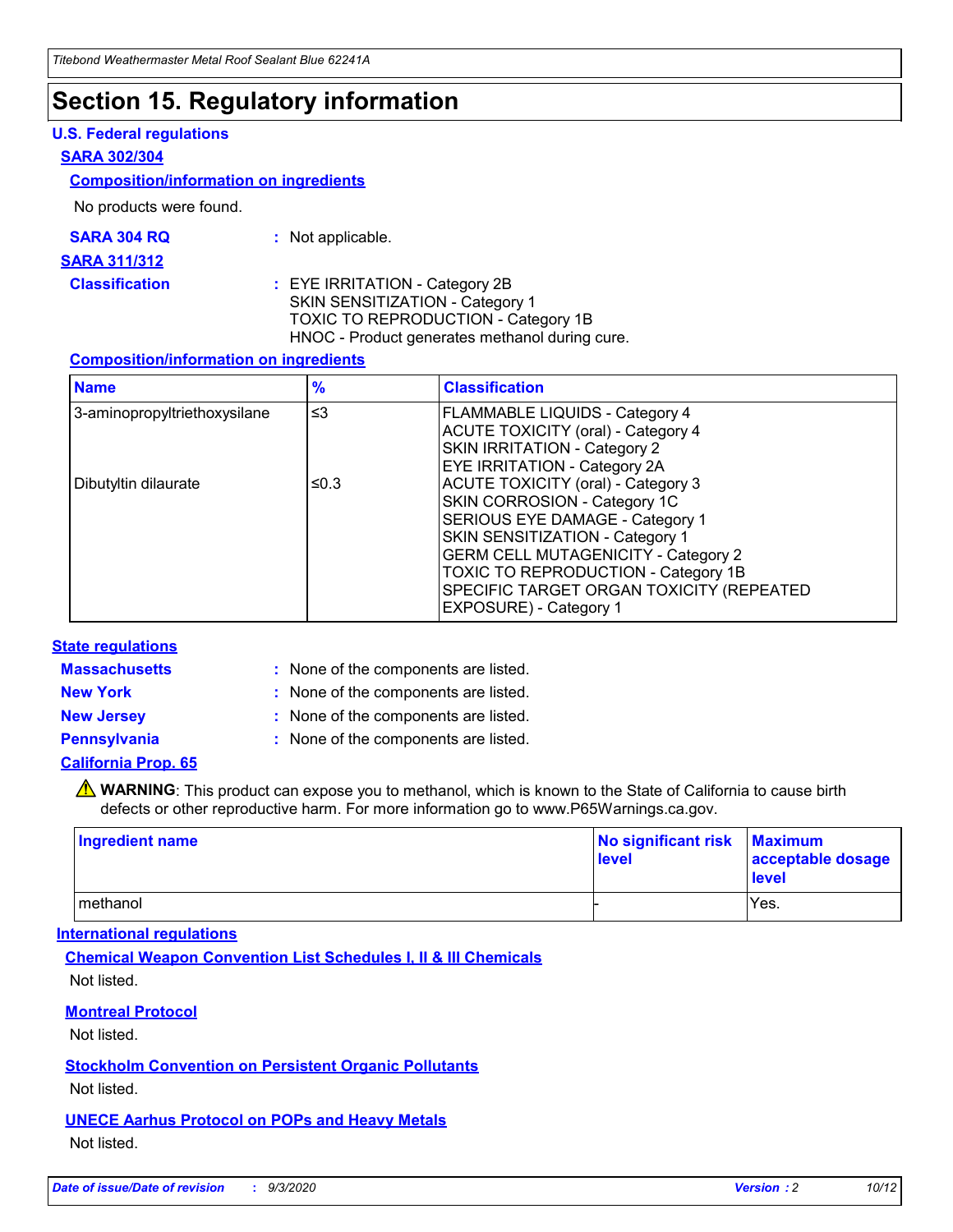### **Section 15. Regulatory information**

#### **Inventory list**

- 
- **China :** Not determined.

**United States TSCA 8(b) inventory**

**:** All components are active or exempted.

# **Section 16. Other information**





**Caution: HMIS® ratings are based on a 0-4 rating scale, with 0 representing minimal hazards or risks, and 4 representing significant hazards or risks. Although HMIS® ratings and the associated label are not required on SDSs or products leaving a facility under 29 CFR 1910.1200, the preparer may choose to provide them. HMIS® ratings are to be used with a fully implemented HMIS® program. HMIS® is a registered trademark and service mark of the American Coatings Association, Inc.**

**The customer is responsible for determining the PPE code for this material. For more information on HMIS® Personal Protective Equipment (PPE) codes, consult the HMIS® Implementation Manual.**

**National Fire Protection Association (U.S.A.)**



**Reprinted with permission from NFPA 704-2001, Identification of the Hazards of Materials for Emergency Response Copyright ©1997, National Fire Protection Association, Quincy, MA 02269. This reprinted material is not the complete and official position of the National Fire Protection Association, on the referenced subject which is represented only by the standard in its entirety.**

**Copyright ©2001, National Fire Protection Association, Quincy, MA 02269. This warning system is intended to be interpreted and applied only by properly trained individuals to identify fire, health and reactivity hazards of chemicals. The user is referred to certain limited number of chemicals with recommended classifications in NFPA 49 and NFPA 325, which would be used as a guideline only. Whether the chemicals are classified by NFPA or not, anyone using the 704 systems to classify chemicals does so at their own risk.**

#### **Procedure used to derive the classification**

| <b>Classification</b>                                                                                                | <b>Justification</b>                                  |
|----------------------------------------------------------------------------------------------------------------------|-------------------------------------------------------|
| <b>EYE IRRITATION - Category 2B</b><br><b>SKIN SENSITIZATION - Category 1</b><br>TOXIC TO REPRODUCTION - Category 1B | Expert judgment<br>Expert judgment<br>Expert judgment |
| <b>History</b>                                                                                                       |                                                       |

| .                                 |             |
|-----------------------------------|-------------|
| <b>Date of printing</b>           | : 4/22/2022 |
| Date of issue/Date of<br>revision | : 9/3/2020  |
| Date of previous issue            | : 9/3/2020  |
| <b>Version</b>                    | $\cdot$ 2   |
|                                   |             |